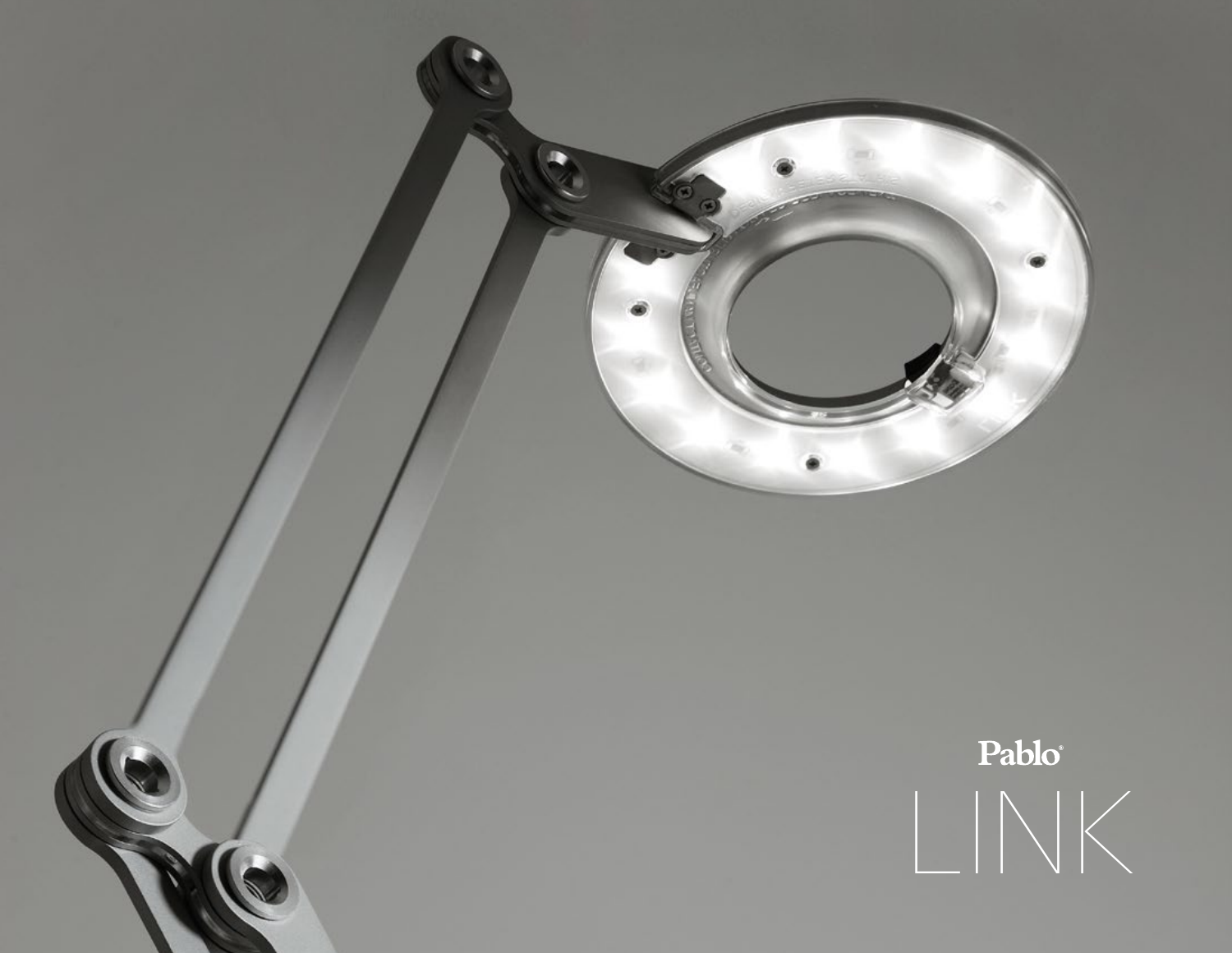# LINK

#### DESCRIPTION

Link modernizes the classic pantograph task lamp, incorporating the most advanced LED lighting technology to date. Designed with a dual-purpose shade/handle, Link seamlessly balances performance and style to satisfy focused lighting needs in any environment. The wide range of Link models include medium and small table, floor, clamp, and wall mount options to accommodate all residential, office, and hospitality task lighting applications.

#### DESIGNER

Peter Stathis 2008 / 2009

#### MATERIALS

- Aluminum body
- Polycarbonate lens
- Table base: zinc / steel
- Floor base: steel base with aluminum stem
- Clamp, wall, grommet mounts: aluminum

#### FEATURES

- 360° rotation at base
- Full-range height adjustability
- 180° front to back head tilt
- Advanced LED array eliminates multiple shadows
- Hi-low dim control
- Ships flat-packed

#### SPECIFICATIONS

- Voltage: 120-240V 50/60Hz
- Power consumption: 7W
- Color temperature: 3000K
- Luminosity: 305 Lumens
- Luminaire efficacy: 44 Lumens/Watt
- Color Rendition Index: 85+ CRI
- 50K hour lifespan

Pablo®

• Cord length: 8' (244cm)